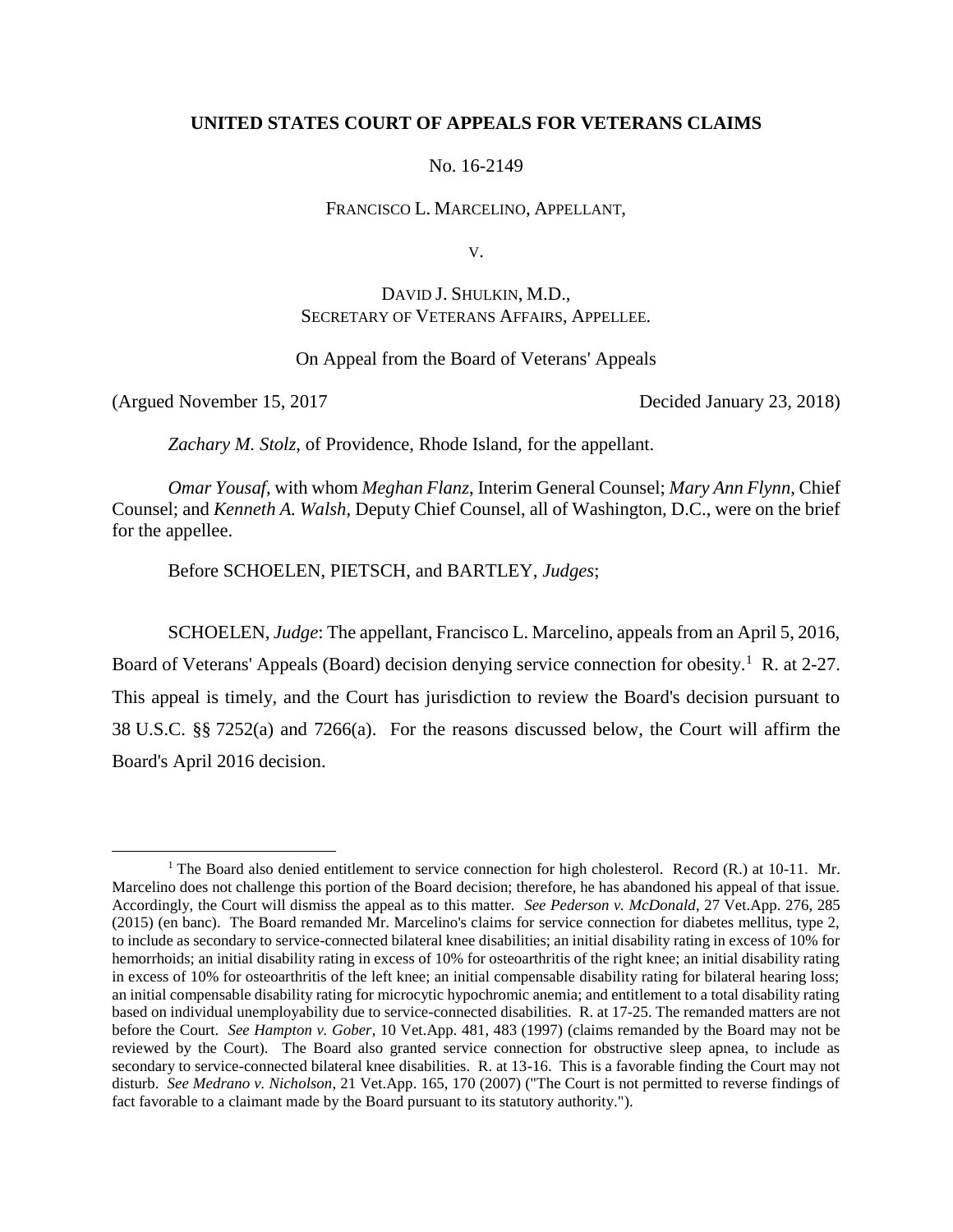#### **I. BACKGROUND**

Mr. Marcelino served in the U.S. Navy from December 1983 to December 2003. R. at 65. In service he was overweight. R. at 965. Postservice treatment records show that he was diagnosed with morbid obesity. R. at 1387-88. In May 2004, Mr. Marcelino filed a claim for service connection for obesity. R. at 1766. In November 2004, the regional office denied his claim. R. at 1696. In March 2012, a primary care physician stated that Mr. Marcelino's immobility and physical restrictions were caused by his service-connected knee condition and contributed to his developing obesity. R. at 1301.

In an August 2012 VA examination report, the examiner noted that Mr. Marcelino had osteoarthritis of both knees, which affected his ability to run or walk for "any appreciable length of time." R. at 1274. However, the examiner found that the osteoarthritis did not inhibit Mr. Marcelino's ability to perform low impact aerobic exercises. *Id*. The examiner further explained that the main factor in losing or gaining weight is calorie intake, and Mr. Marcelino's bilateral knee condition did not cause him to eat more. *Id*.

In the April 5, 2016, decision here on appeal, the Board denied service connection for obesity, stating that "obesity, in and of itself, is not a disability for VA compensation purposes." R. at 11. The Board noted that the VA schedule for rating disabilities, title 38, Code of Federal Regulations, part 4, does not contemplate a separate disability rating for obesity and that VA's discretion over the rating schedule is insulated from judicial review. R. at 12 (citing *Wanner v. Principi*, 370 F.3d 1124, 1131 (Fed. Cir. 2004)). The Board also stated that *Wanner* held that review of the content of the rating schedule is indistinguishable from the review of what should be considered a disability. *Id*. This appeal followed.

## **II. ANALYSIS**

Establishing service connection generally requires medical or, in certain circumstances, lay evidence of (1) a current disability; (2) an in-service incurrence or aggravation of a disease or injury; and (3) a nexus between the claimed in-service disease or injury and the present disability. *See Davidson v. Shinseki*, 581 F.3d 1313 (Fed. Cir. 2009); *Hickson v. West*, 12 Vet.App. 247, 253 (1999); *Caluza v. Brown*, 7 Vet.App. 498, 506 (1995), *aff'd per curiam*, 78 F.3d 604 (Fed. Cir. 1996) (table).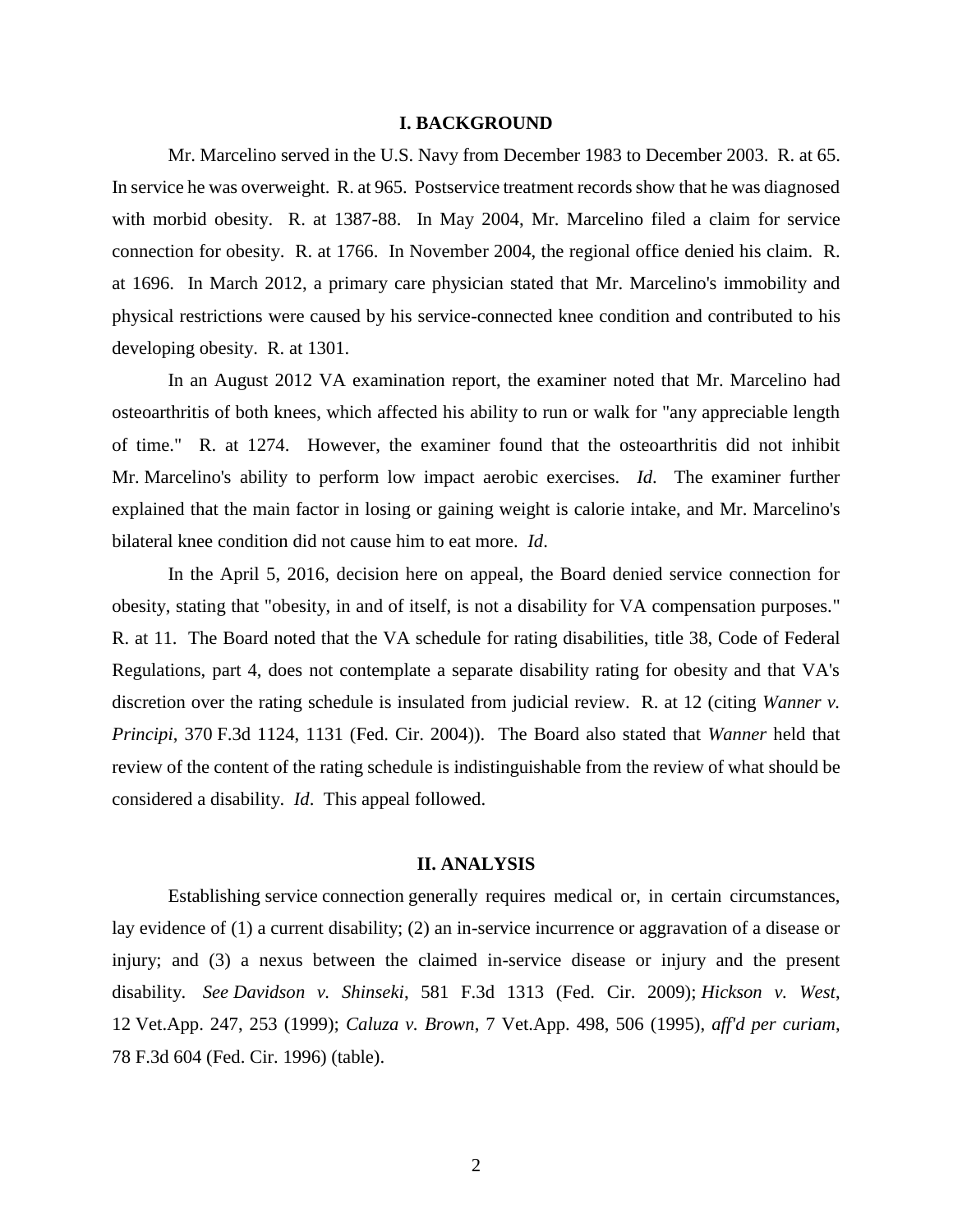Mr. Marcelino essentially disagrees with the Board's determination that obesity is not a condition for which service connection may be established. Appellant's Brief (Br.) at 2-10. He argues that the Board erred when it did not adhere to VA's definition of "disease" and instead determined, based on its own medical speculation, that obesity is not a disease for disability compensation purposes. *Id*. The Secretary relies heavily upon a January 2017 General Counsel Opinion, which states that there is no single, widely accepted definition of "disease" but that it is VA's longstanding policy that obesity is not disease eligible for service connection. Secretary's Br. at 9. He argues that determining whether obesity should be considered a disease involves an exercise of VA's gap-filling authority. *Id*.

The Court asked the parties to be prepared to discuss at oral argument whether the Court has jurisdiction to review whether VA should consider obesity a disability under the rating schedule. Mr. Marcelino argued that the Court has jurisdiction because whether obesity is a disease is a question of law that must be answered before turning to the second and separate policy question whether veterans may be compensated for obesity. Oral Argument at 03:44–:58, *Marcelino v. Shulkin*, U.S. Vet. App. No. 16-2149 (argued Nov. 15, 2017), http://www.uscourts.cavc.gov/oral\_arguments\_audio. Mr. Marcelino further asserted that, here, the Court is simply reviewing the Board decision, which differentiates this case from *Wanner* and other cases that stated that the Court may not review the content of the rating schedule. Oral Argument at 02:51-03:19.

The Court's jurisdiction is described in 38 U.S.C. § 7252(b), which states:

Review in the Court shall be on the record of proceedings before the Secretary and the Board. The extent of the review shall be limited to the scope provided in section 7261 of this title. The Court may not review the schedule of ratings for disabilities adopted under section 1155 of this title or any action of the Secretary in adopting or revising that schedule.

#### 38 U.S.C. § 7252(b).

The U.S. Court of Appeals for the Federal Circuit (Federal Circuit) ruled in *Wanner v. Principi* that the statutory scheme in 38 U.S.C. § 7252(b) and 7292(a) "consistently excludes from judicial review all content of the ratings schedule as well as the Secretary's actions in adopting or revising that content." 370 F.3d at 1129. The Federal Circuit also stated that "the [rating] schedule consists of both the ratings and the injuries for which the ratings are provided, [and] [t]he Secretary's discretion over the schedule, including procedures followed and content selected, is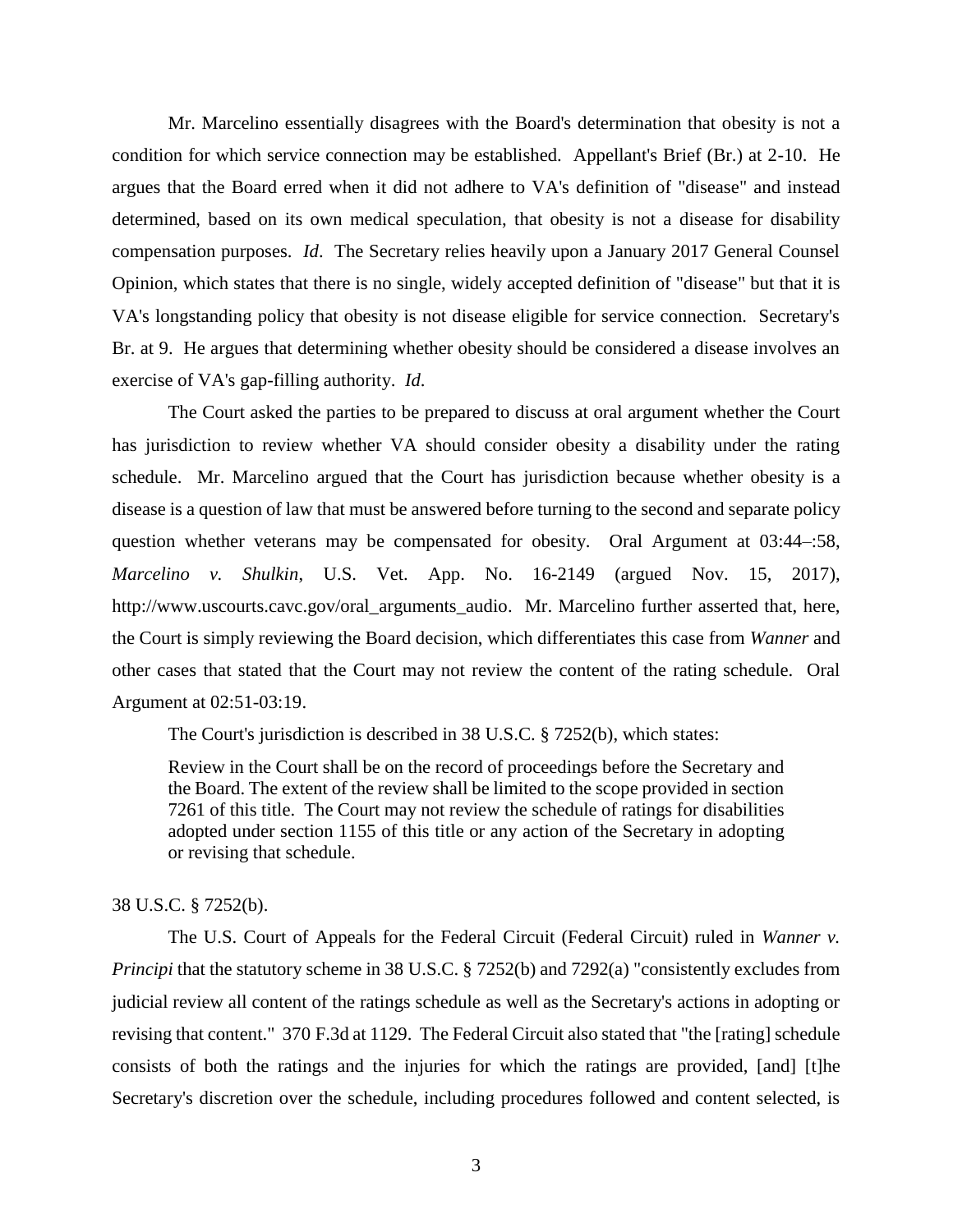insulated from judicial review." *Id*. at 1131. The Court went on to state that direct review of the content of the rating schedule is "indistinguishable" from review of what should be considered a disability. *Id*; *see also Byrd v. Nicholson*, 19 Vet.App. 388 (2005) (holding that the Secretary's decision, reflected in the rating schedule, to eliminate periodontal disease from diseases generally eligible for VA compensation is not reviewable by this Court). In *Wingard v. McDonald*, the Federal Circuit reiterated its holding in *Wanner*, laying out three exceptions to the principle that this Court may not review the rating schedule. Those exceptions are (1) a case involving a constitutional challenge, (2) a case involving an interpretation of language in the regulations related to the schedule, and (3) a case involving a purely procedural challenge to the Secretary's adoption of schedule regulations. 2 779 F.3d 1354,1356-57 (2015).

The Federal Circuit and section 7252 are unequivocal in their language that this Court is precluded from reviewing the content of the rating schedule. As stated above, the Federal Circuit expressly held that reviewing what should be considered a disability is no different from direct review of the content of the rating schedule. *Wanner*, 370 F.3d at 1131. Mr. Marcelino essentially asks the Court to direct VA to interpret the term "disease" to include obesity. As there is currently no provision in the rating schedule to compensate for obesity, a ruling by this Court finding that VA should include obesity as a compensable disease *or* a finding that the Board erred when it denied Mr. Marcelino service connection for obesity would require the Court to undertake the very review of the rating schedule that has been barred from its jurisdiction.

Moreover, the present case does not fit into any of the *Wingard* exceptions. This case does not involve a constitutional challenge to the rating schedule, an interpretation of language of the regulation, or a purely procedural challenge to the Secretary's adoption of schedule regulations. *See Smith v. Nicholson*, 451 F.3d 1344, 1346-47 (Fed. Cir. 2006); *Nyeholt v. Sec'y of Veterans Affairs*, 298 F.3d 1350, 1354-55 (Fed. Cir. 2002); *Fugere v. Derwinski*, 972 F.2d 331, 334-35 (Fed. Cir. 1992). Despite Mr. Marcelino's attempt to couch his arguments as a two-part inquiry involving a purely legal question and a policy determination on the part of VA, this argument is nothing more than a backdoor substantive challenge to the content of the rating schedule that this Court may not and will not entertain.

 $\overline{a}$ 

<sup>&</sup>lt;sup>2</sup> This exception applies to regulations challenges under the Administrative Procedure Act brought before the Federal Circuit.